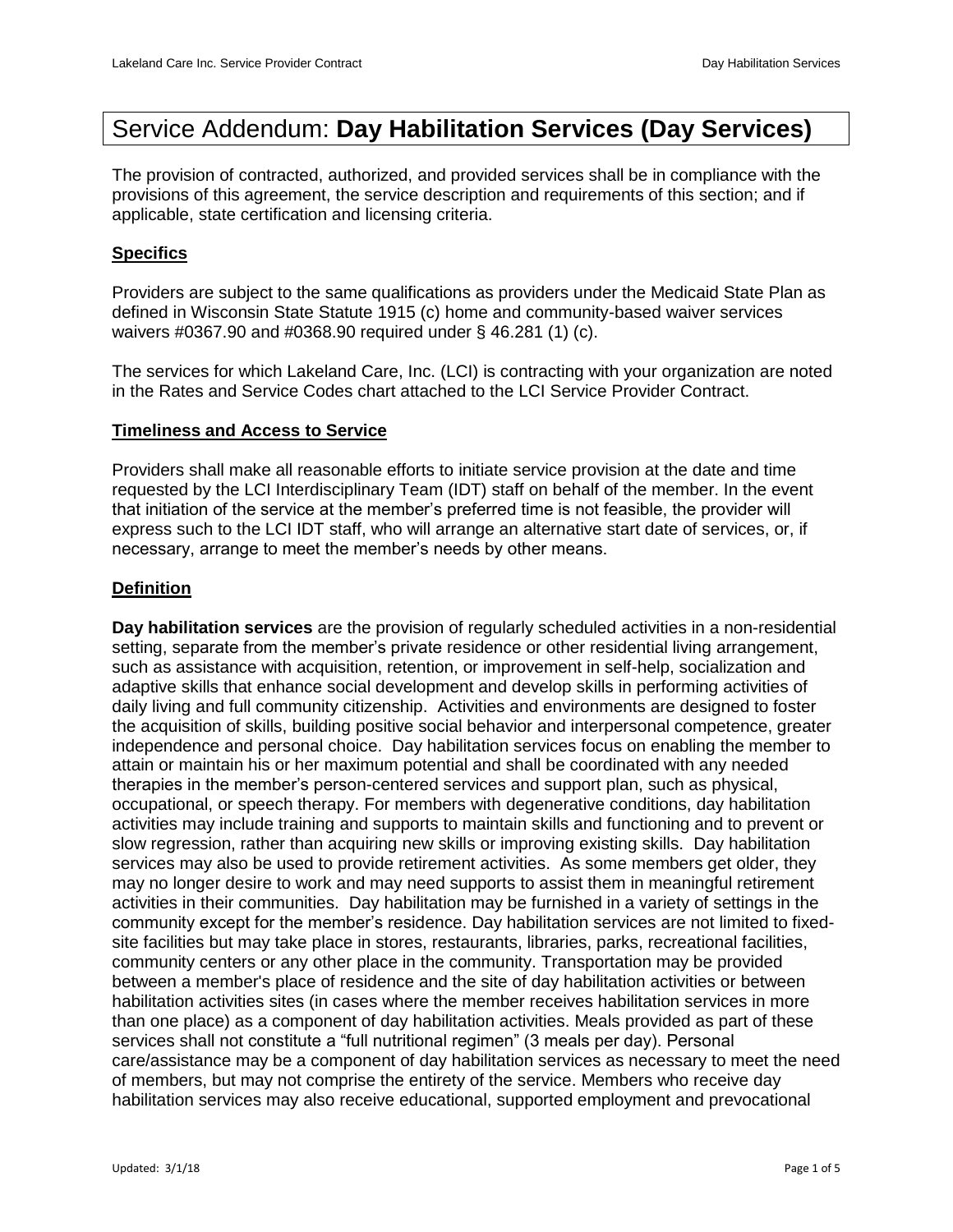services. Day habilitation may not provide for the payment of services that are vocational in nature (i.e., for the primary purpose of producing goods or performing services). For day habilitation providers, the MCO shall assure that the provider has the ability and qualifications to provide this service, demonstrated in at least one of the following ways:

• Accreditation by a nationally recognized accreditation agency.

• Comparable standards for a qualified entity, including a minimum of two years of experience working with the target population in providing this service, daily living skills training, supportive home care, personal care, home health care, skilled nursing, supported employment or similar services.

### **Standards, Training, and Competency**

Providers of services shall meet the standards of this agreement; and if applicable, agrees to retain licensing in good standing during contract period.

Provider shall ensure that staff providing care to members is adequately trained and proficient in both the skills they are providing and in the needs of the member(s) receiving the services.

Training of staff providing services shall include:

- 1. Provider agency recording and reporting requirements for documentation, critical incident reporting, and other information and procedures necessary for the staff to ensure the health and safety of member(s) receiving supports
- 2. Training on the needs of the target group for the member(s) served under this agreement
- 3. Training on the provision of the services being provided
- 4. Training on the needs, strengths, and preferences of the individual(s) being served
- 5. Training on rights and confidentiality of individuals supported
- 6. Information and provider procedure for adherence to the LCI policies below:
	- a. Incident Management System
	- b. Restraint and Seclusion Policy and Procedure
	- c. Communication Expectations
	- d. Unplanned use of restrictive measure
	- e. Confidentiality

Provider shall ensure competency of individual employees performing services to the LCI members. Competency shall include assurance of the general skills and abilities necessary to perform assigned tasks.

#### **Staff to Member Ratio**

Staff to member ratio for services will vary based on member needs and long-term care outcomes and will be determined under guidance of the LCIIDT staff.

#### **Staffing Assignment and Turnover**

The provision of successful services is attributable in large part to the strength of the relationship between a member and the staff directly providing the service. Given this contributory factor, provider agrees to make every effort to match and retain direct care staff under this agreement in a manner that optimizes consistency.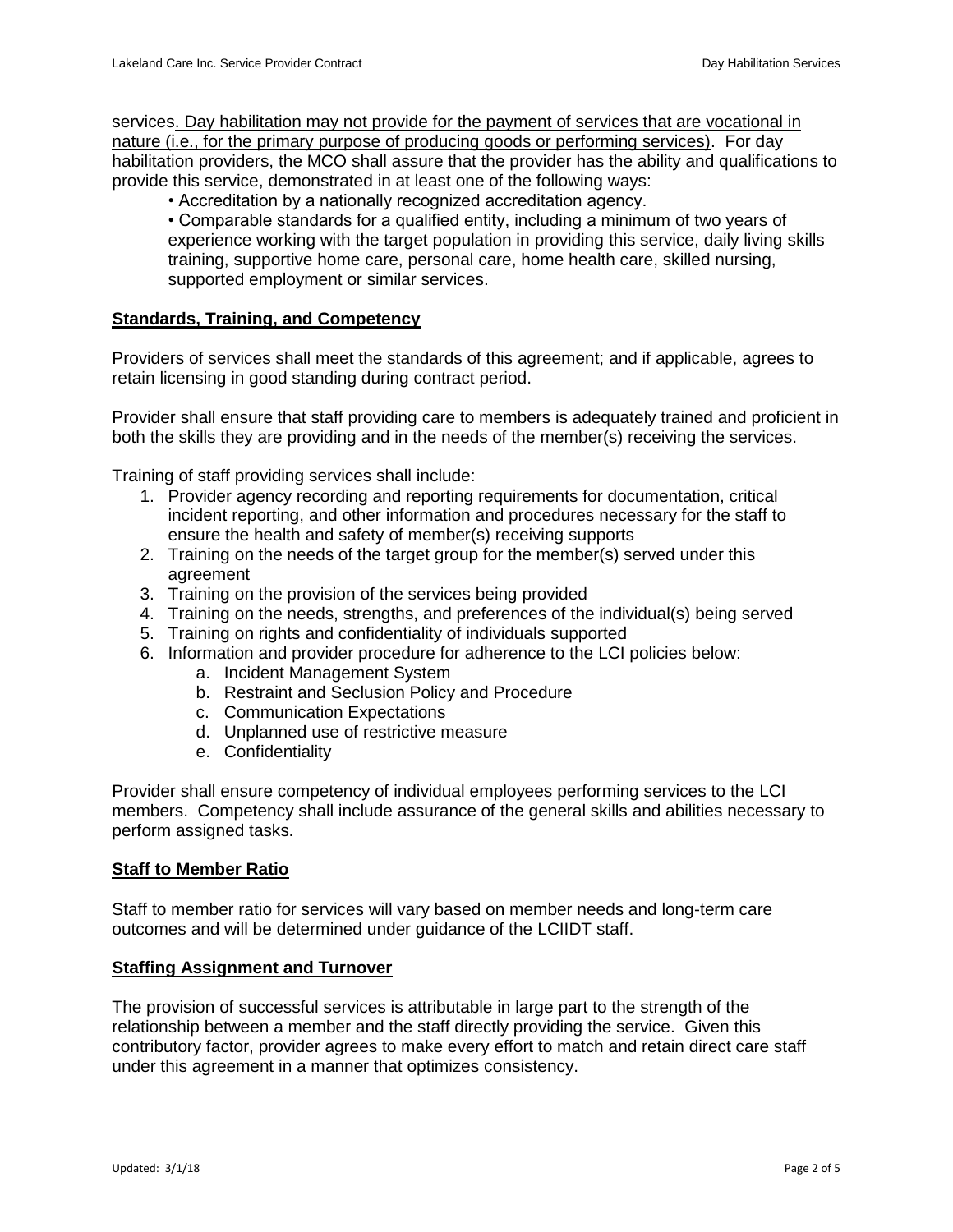In order to establish and preserve this relationship, providers must take specific precautions to establish and monitor these services. Providers must have a process in place for:

- 1. Members to provide feedback on their experience with the employees performing these tasks and respond when appropriate.
- 2. Written information indicating who within the organization to contact with concerns, or questions related to the provision of services or direct care staff
- 3. Provider will forward documentation and/or feedback to the Interdisciplinary Team (IDT) staff to allow members to express concerns to individuals other than the individual who performs the task

Changes in staff assignments to specific members and within the organization are at the discretion of the provider. Provider agrees to take member requests for specific staff into consideration when assigning or reassigning staff to specific members and will notify the LCI IDT staff in their reporting of any changes to staff providing services.

## **Collaboration and Coordination of Care**

Through the use of the Resource Allocation Decision method (RAD), the LCI IDT staff shall assess the member's needs and outcomes to determine the amount of services to be authorized. The LCI IDT staff shall exchange pertinent information with the provider at the time the referral is made to assure all health and safety needs are provided during the services. This information exchange shall include the assessed needs and amount of authorized units as it relates to services.

All aspect of services shall be discussed between the LCI IDT staff, member or legal representative, and provider to ensure proper collaboration.

## **Agency Communication Responsibilities**

- Provider shall ensure a mechanism for recording and reporting to the LCI IDT staff and other appropriate agencies incidents including:
	- a. Changes in:
		- Condition (medical, behavioral, mental)
		- Medications, treatments, or MD order
		- Falls (with or without injury)
		- Urgent Care, Emergency Room or Hospitalization
		- Death: anticipated or unexpected
		- Any other circumstances warranting the completion of an agency incident or event report
		- Unplanned use of Restrictive Measure
	- b. Communication/Coordination regarding:
		- Medical Equipment or Supplies
		- Plan of Care development and reevaluation
		- Transition difficulty, discharge planning
		- Ongoing Care Management

Note: Staff will first follow their own established in-house protocol.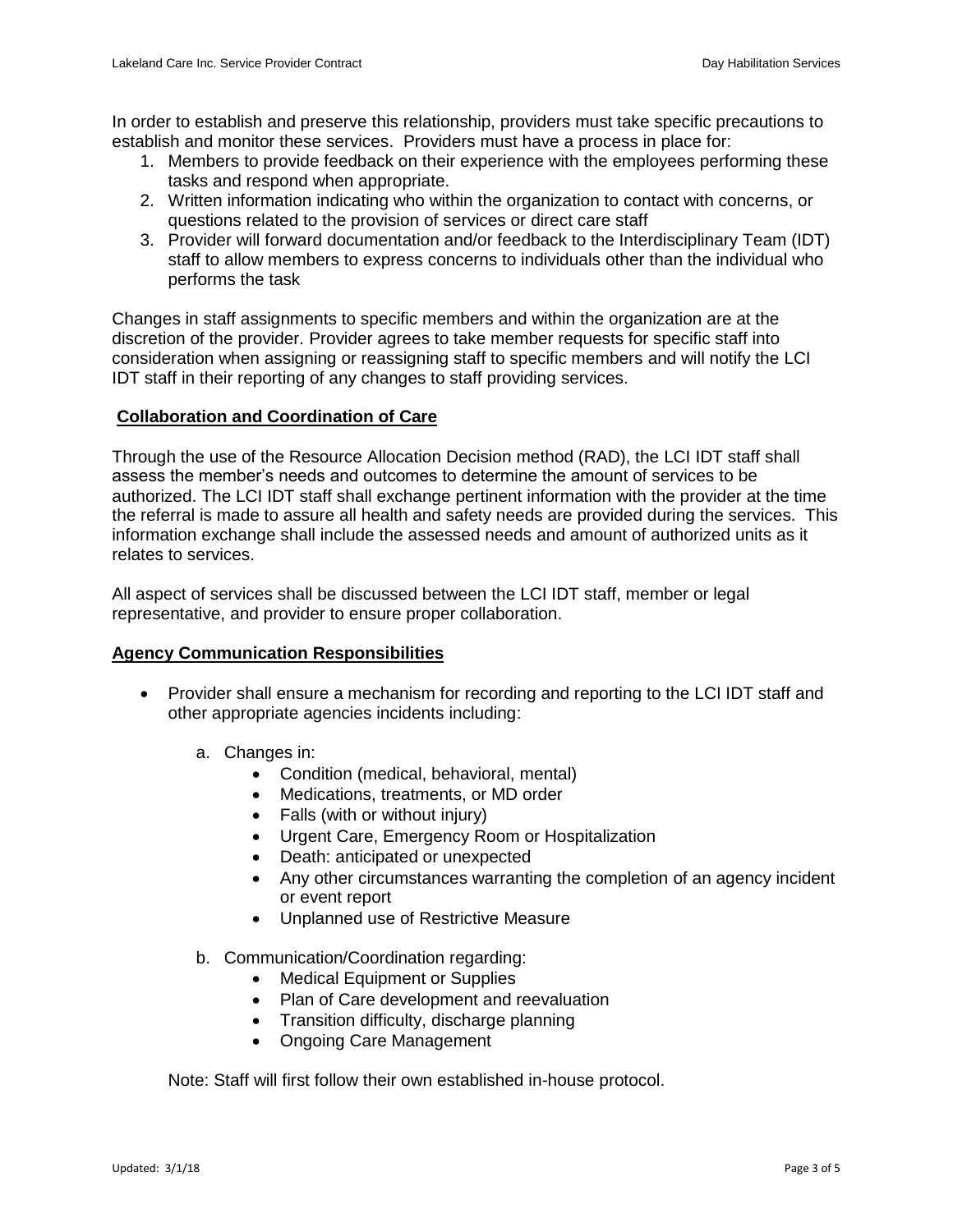Staff will then inform the LCI IDT staff of any member circumstance that would warrant family or physician notification that includes, but is not limited to the above circumstances.

 Provider will share with the Network Relations Team the criteria used to differentiate the levels of care within that facility.

#### **Documentation**

Providers shall comply with documentation as required by this agreement; and if applicable, state licensure and certification requirements as expressed by ordinance, state and federal rules and regulations applicable to the services covered by this contract.

Each LCI member shall have a developed plan of care specific to their needs which address each area of service need being provided. A copy of this care plan shall be supplied to LCI IDT staff.

Providers shall prepare and send a written report to LCI IDT staff every six months. LCI IDT staff may request additional written and/or verbal information to enhance coordination and/or quality of care.

The written report shall include the following elements:

- Attendance
- Established goals specific to the member
- Measurement of progress toward any established goals
- Level of participation in program activities
- Cares provided by the program staff (ADLs and IADLs)
- Behavioral interventions
- Significant changes in condition to physical, mental or emotional health

#### **Billable Units**

Provider rates for provision of services will incorporate all administrative and business functions related to the provision of service. Contracted rates include the provision of administrative functions necessary for services and are not billable beyond units provided to each authorized member.

Providers should reference the Rates and Service Codes chart of the agreement for contract units and rates.

Providers should use increments as listed in the rates and service codes chart to bill LCI up to the authorized number of units for the member. Providers can only bill for services rendered to the member. Provider will refund LCI the total amount of any/all units billed without services rendered to the LCI member.

Providers are required to provide for all identified care needs during the provision of services and are specifically prohibited from billing fraudulently for additional services during the provision of these services.